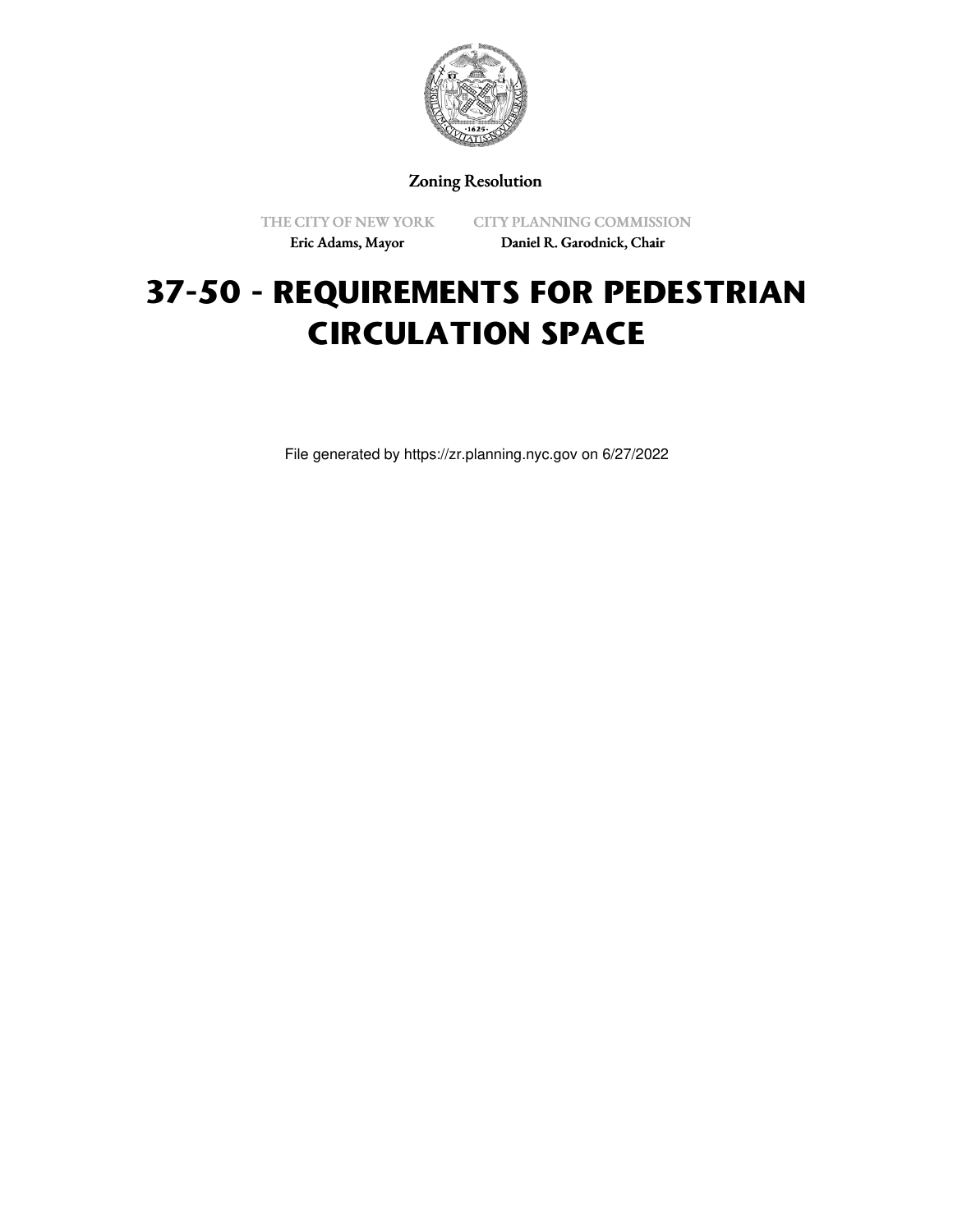# **37-50 - REQUIREMENTS FOR PEDESTRIAN CIRCULATION SPACE**

LAST AMENDED 10/17/2007

All pedestrian circulation space required pursuant to the provisions of any special purpose district shall comply with the provisions of this Section, as such may be modified by the terms of the special district.

# **37-51 - Amount of Pedestrian Circulation Space**

LAST AMENDED 2/2/2011

The minimum amount of pedestrian circulation space to be provided for #developments# or #enlargements# shall be determined by the following table:

MINIMUM PEDESTRIAN CIRCULATION SPACE REQUIREMENTS

| Size of #zoning lot#    | Required area of pedestrian circulation<br>space |
|-------------------------|--------------------------------------------------|
| 5,000 to 20,000 sq. ft. | 1 sq. ft. per 350 sq. ft. of new #floor<br>area# |
| Above 20,000 sq. ft.    | 1 sq. ft. per 300 sq. ft. of new #floor<br>area# |

# **37-52 - Types of Pedestrian Circulation Space**

#### LAST AMENDED 10/7/2021

The pedestrian circulation space provided shall be of one or more of the following types: an arcade, #building# entrance recess area, corner arcade, corner circulation space, relocation or renovation of a subway stair, sidewalk widening, #transit volumes# and improvements to #mass transit stations#, through #block# connection or #public plaza#. For the purposes of this Section, defined terms additionally include those in Section 66-11 (Definitions).

Each #zoning lot# shall be categorized as either a #corner lot#, #through lot# or #interior lot#, and pedestrian circulation space shall be provided on each #zoning lot# in at least one of the applicable types, or combinations of types, specified in the following table:

## PROVISION OF PEDESTRIAN CIRCULATION SPACE ON CERTAIN TYPES OF LOTS

| Type of Pedestrian Circulation   #Corner<br>Space | lot# | #Through<br>lot# | #Interior lot# |
|---------------------------------------------------|------|------------------|----------------|
| Arcade                                            | X    | X                | X              |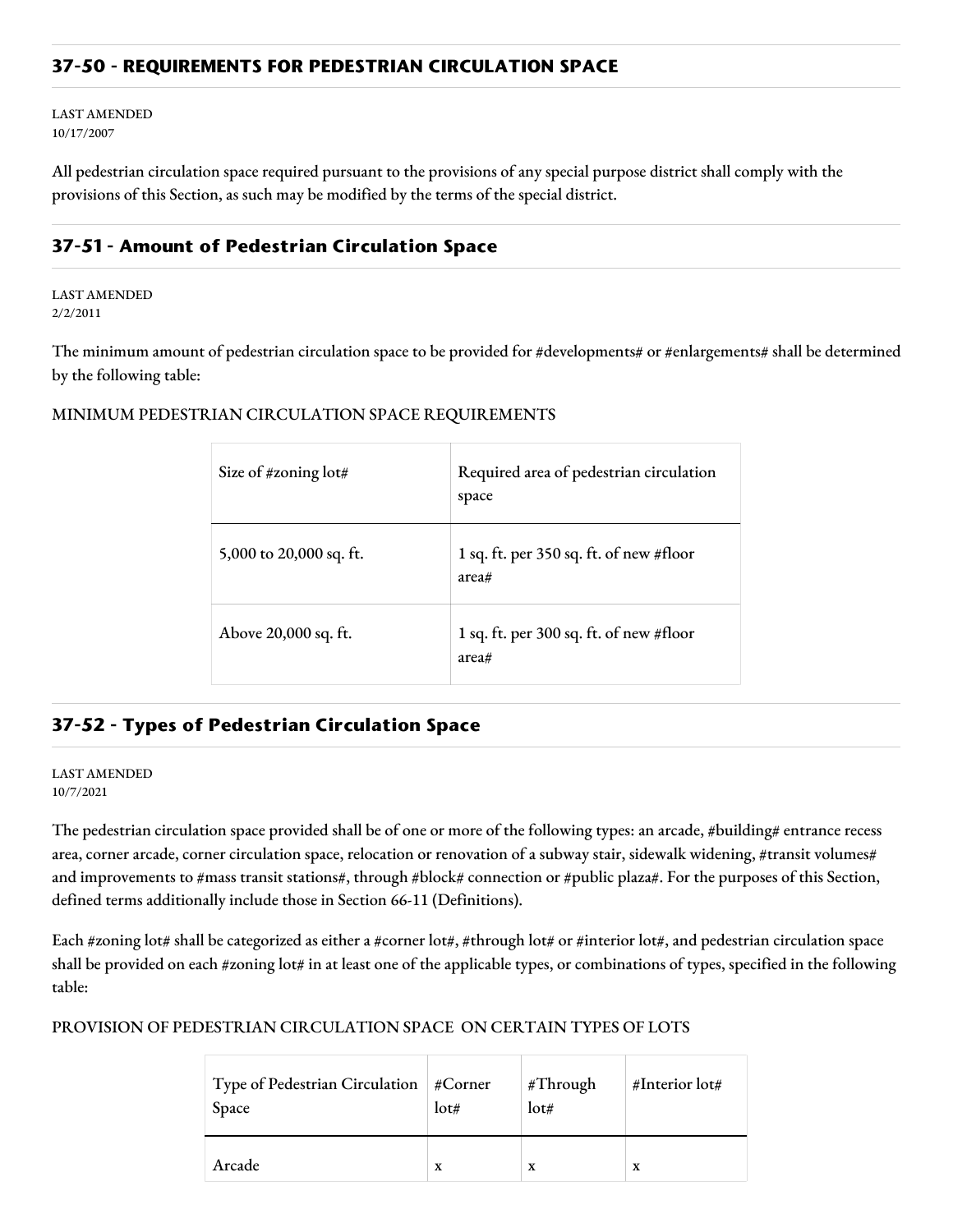| #Building# entrance recess area                                     | $\mathbf x$ | $\mathbf X$ | $\mathbf x$ |
|---------------------------------------------------------------------|-------------|-------------|-------------|
|                                                                     |             |             |             |
| Corner arcade                                                       | X           |             |             |
| Corner circulation space                                            | $\mathbf x$ |             |             |
| Relocation or renovation of<br>subway stair                         | $\mathbf x$ | X           | $\mathbf x$ |
| Sidewalk widening                                                   | $\mathbf X$ | $\mathbf X$ | X           |
| #Transit volumes# and<br>improvements to #mass transit<br>stations# | $\mathbf x$ | X           | $\mathbf x$ |
| Through #block# connection                                          | $\mathbf x$ | X           |             |
| #Public plaza#                                                      | X           | X           | X           |

Minimum design standards for each type of pedestrian circulation space and, where applicable, the maximum amount of each type of pedestrian circulation space that may be counted toward meeting the requirements of Section 37-51 (Amount of Pedestrian Circulation Space) are set forth in Section 37-53 (Design Standards for Pedestrian Circulation Spaces).

# **37-53 - Design Standards for Pedestrian Circulation Spaces**

#### LAST AMENDED 10/7/2021

## (a) Arcade

Arcades shall not be subject to the provisions of Sections 12-10 (DEFINITIONS) and 37-80 (ARCADES). In lieu thereof, the provisions of this Section shall apply.

An arcade is a continuous covered space that adjoins and extends along a #front lot line#, is at the same elevation as the adjoining sidewalk, is open for its entire length to the sidewalk except for columns and is accessible to the public at all times. An arcade shall be provided on the #wide street# frontage of a #zoning lot# of a #development# or #enlargement# where the #zoning lot# lies directly adjacent to an existing arcade on a #wide street#, except where an existing #building# without an arcade extends along a portion of the #wide street front lot line# of the #zoning lot# containing the #development# or #enlargement#. Where an arcade abuts another arcade, there shall be a clear, unobstructed passage between both arcades.

An arcade shall meet the following requirements:

(1) Dimensions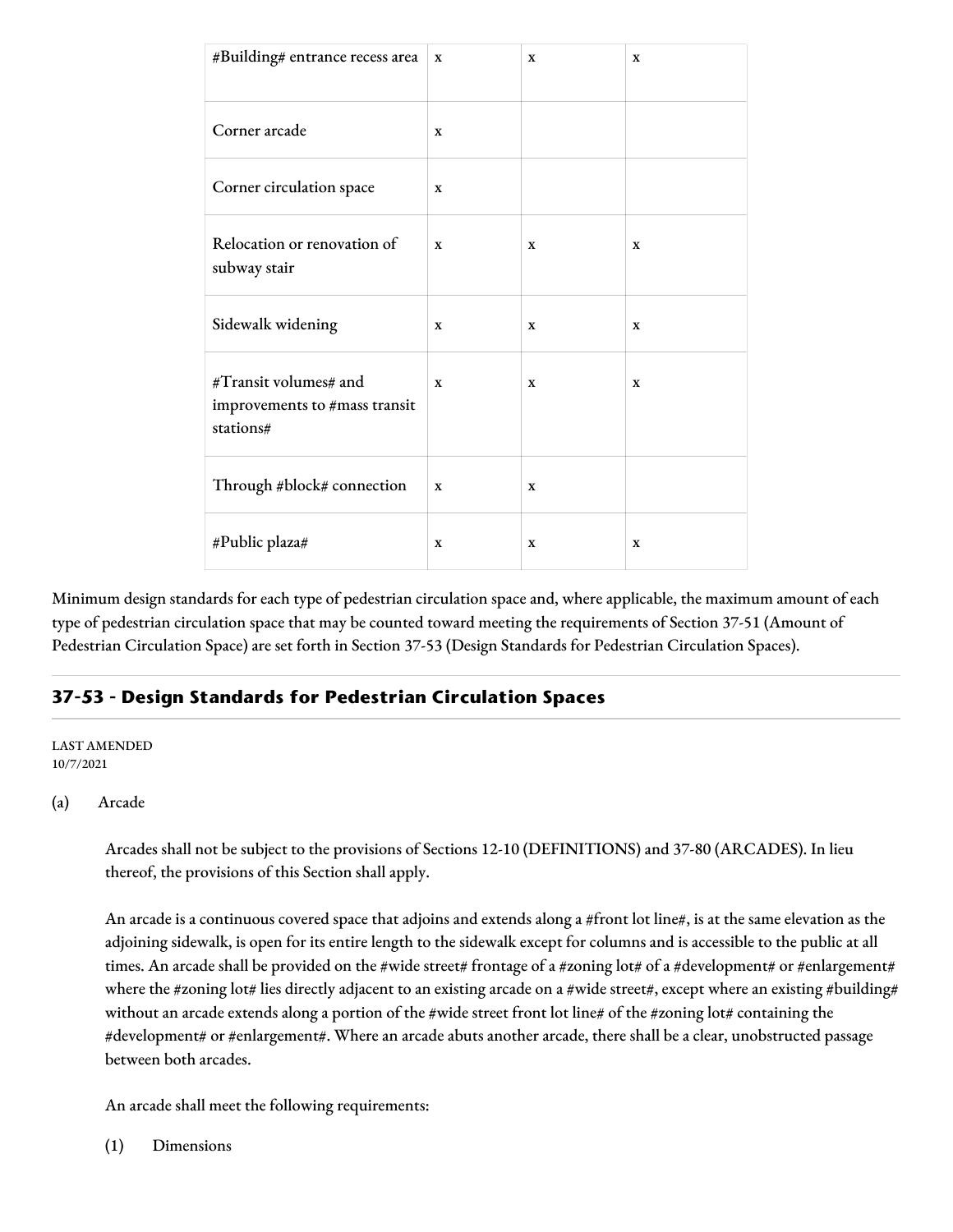An arcade with columns shall have a minimum clear width of 10 feet, exclusive of all columns, and a maximum width of 15 feet, inclusive of columns. No column width shall be greater than five feet. Columns shall be spaced along the #street# with a minimum clear width between columns of 15 feet. An arcade shall have a clear height of not less than 12 feet and not more than 30 feet.

- (i) On an #interior lot# or a #through lot# fronting on a #narrow street#, an arcade without columns is permitted only if:
	- (a) it has a continuous, unobstructed minimum length of 100 feet or, with the exception of the width of driveways for the required loading berths located at the #side lot line# of the #zoning lot#, is unobstructed for the full length of the frontage of the #development#, whichever is greater; and
	- (b) the entire #front lot line# shall be unobstructed for the same depth of the arcade, except for that portion of the #front lot line# occupied by an existing #building#.
- (ii) On an #interior lot# or a #through lot# fronting on a #narrow street#, an arcade with columns is permitted only if it connects directly to an existing arcade on an adjacent #zoning lot#, matching it in width and alignment, and has a continuous, unobstructed minimum length beyond the existing adjacent arcade of at least 100 feet or, with the exception of the width of driveways for the required loading berths located at the #side lot line# of the #zoning lot#, is unobstructed for the full length of the frontage of the #development#, whichever is greater.
- (iii) On a #corner lot# fronting on a #narrow street#, an arcade is permitted only if it extends for the full length of the #street# frontage, with the exception of a driveway for a required loading berth located at the #side lot line# of the #zoning lot#, or if the arcade provides unobstructed pedestrian flow along such entire frontage in combination with one or more of the following other spaces with which it connects at one or both ends: a corner arcade, a #publicly accessible open area#, an off-street rail mass transit access improvement, an intersecting sidewalk widening, an intersecting #street#, a relocated or renovated subway entrance, a through #block# connection or a through #block# galleria.
- $(iv)$  On a #wide street#, an arcade shall be permitted, provided that:
	- (a) the arcade extends along the full length of the #street line# between intersecting #streets#; or
	- (b) in the case of an arcade that occupies less than the entire #street# frontage between intersecting #streets#, on a full #block# front #zoning lot#, unobstructed pedestrian flow along the entire frontage is provided on the #zoning lot# by the arcade in combination with one or more of the following #open spaces# with which the arcade connects at one or both ends: a corner circulation space, a #publicly accessible open area# or an intersecting sidewalk widening; or
	- (c) in the case of an arcade whose #zoning lot# occupies less than the entire #street# frontage between intersecting #streets#, the arcade connects with an existing arcade of matching width and alignment, a #publicly accessible open area# on an adjacent #zoning lot#, so that unobstructed pedestrian flow along the entire #block# front is provided by the arcade in combination with such existing spaces.
- (2) Full #block# front arcade

When a #zoning lot# occupies a full #block# front, both ends of the arcade on that #street# frontage shall be open and accessible directly from the sidewalk of the intersecting #street# or any other qualifying pedestrian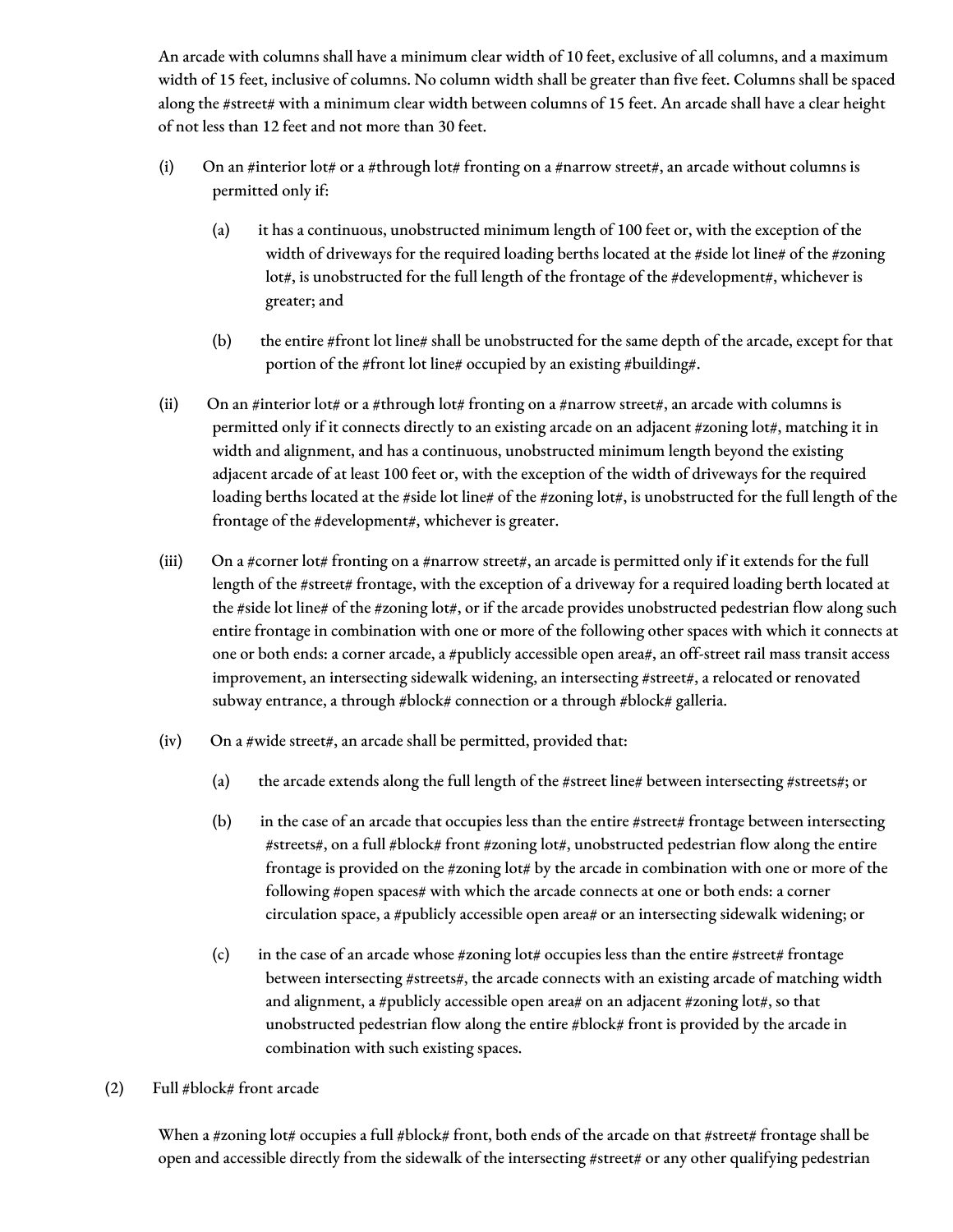circulation space.

(3) Permitted obstructions

Except for #building# columns, and exterior wall thickness pursuant to Section 33-23 (Permitted Obstructions in Required Yards or Rear Yard Equivalents), an arcade shall be free from obstructions of any kind.

(4) Specific prohibitions

No vehicular driveways, except as permitted under paragraph (a)(1) (Dimensions) of this Section, parking spaces, passenger drop-offs, loading berths or trash storage facilities are permitted within an arcade, nor shall such facilities be permitted immediately adjacent to an arcade.

(5) Illumination

All existing and new arcades shall maintain a minimum level of illumination of not less than five horizontal foot candles between sunset and sunrise.

(b) #Building# entrance recess area

A #building# entrance recess area is a space that adjoins and is open to a sidewalk or sidewalk widening for its entire length and provides unobstructed access to the #building's# lobby entrance or to the entrance to a ground floor #use#.

A #building# entrance recess area shall meet the following requirements:

(1) Dimensions

A #building# entrance recess area shall have a minimum length of 15 feet and a maximum length of 50 feet measured parallel to the #street line# at a #building's# lobby entrance and a maximum length of 30 feet parallel to the #street line# at a ground floor #use# entrance. It shall have a maximum depth of 15 feet measured from the #street line# and shall have a minimum depth of 10 feet measured from the #street line#.

(2) Permitted obstructions

Any portion of a #building# entrance recess area under an overhanging portion of the #building# shall have a minimum clear height of 15 feet. It shall be free of obstructions except for exterior wall thickness pursuant to Section 33-23, and #building# columns, between any two of which there shall be a clear space of at least 15 feet measured parallel to the #street line#. Between a #building# column and a wall of the #building#, there shall be a clear path at least five feet in width.

(3) Permitted overlap

A #building# entrance recess area may overlap with an arcade, a corner arcade, a corner circulation space or a sidewalk widening, and may adjoin or overlap and connect directly without obstruction to another #building# entrance recess area except that, on any one #street# frontage, each lobby or ground floor #use# shall connect to only one #building# entrance recess area.

#### (c) Corner arcade

A corner arcade shall not be subject to the provisions of Sections 12-10 (DEFINITIONS) and 37-80 (ARCADES). In lieu thereof, a corner arcade shall be a small covered space adjoining the intersection of two #streets# at the same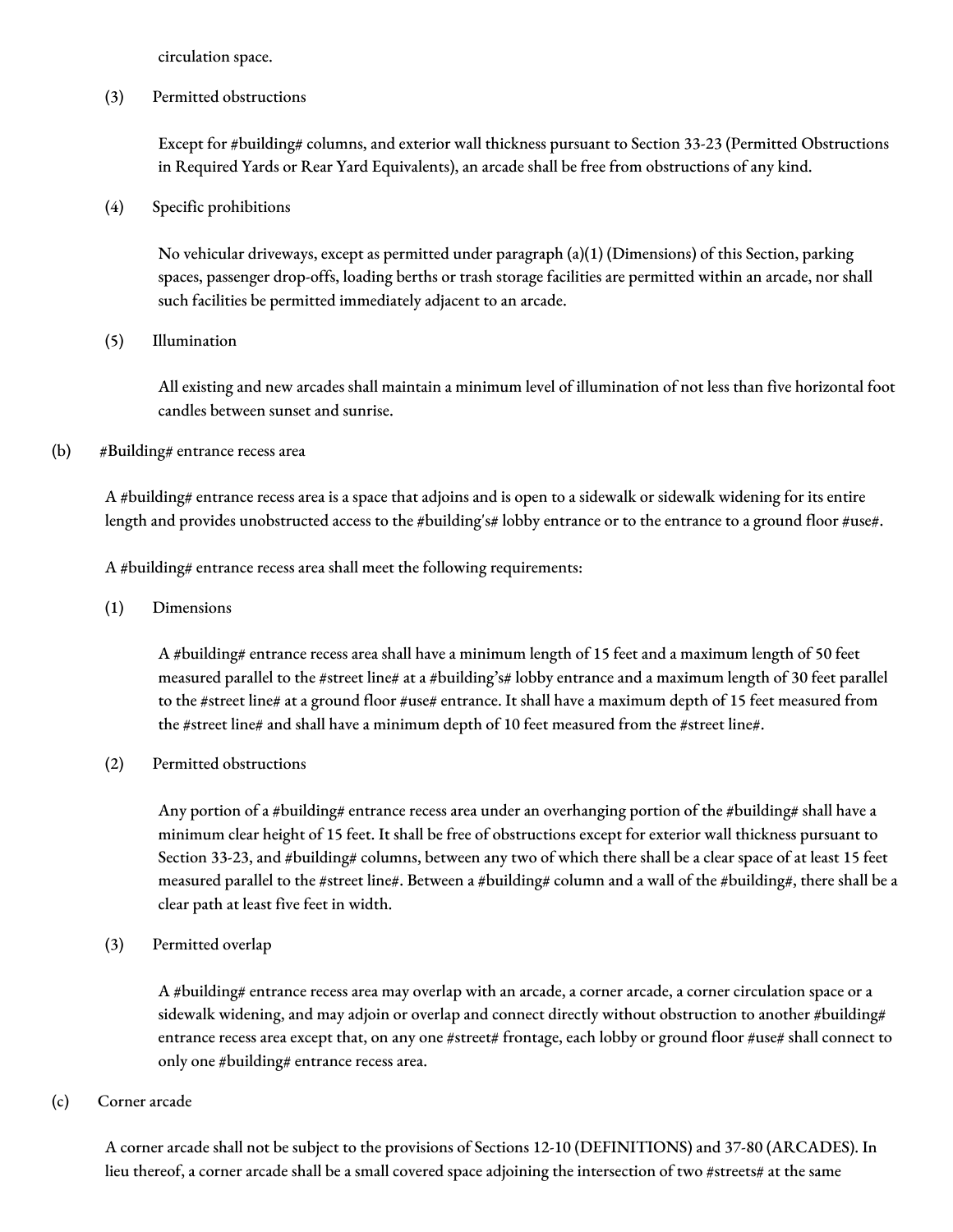elevation as the adjoining sidewalk or sidewalk widening and directly accessible to the public at all times.

A corner arcade shall meet the following requirements:

- (1) Dimensions
	- (i) a corner arcade shall have a minimum area of 200 square feet, a minimum depth of 15 feet measured along a line bisecting the angle of intersecting #street lines#, and shall extend along both #street lines# for at least 15 feet but not more than 40 feet from the intersection of the two #street lines#; and
	- (ii) the height of a corner arcade shall be not less than 12 feet and a clear path at least 12 feet wide shall be provided from one #street line# to another #street line#.
- (2) Permitted obstructions

Except for #building# columns, and exterior wall thickness pursuant to Section 33-23, a corner arcade shall be free from obstructions of any kind.

(3) Specific prohibitions

The specific prohibitions pertaining to an arcade as described in paragraph (a)(4) of this Section shall also be applicable to a corner arcade.

(4) Permitted overlap

A corner arcade may overlap with an arcade; however, the area of overlap may only be counted once toward the fulfillment of the required minimum area of pedestrian circulation space.

(d) Corner circulation space

A corner circulation space is a small #open space# on a #zoning lot#, adjoining the intersection of two #streets#, at the same elevation as the adjoining sidewalk or sidewalk widening and directly accessible to the public at all times.

A corner circulation space shall meet the following requirements:

(1) Dimensions

A corner circulation space shall have the same minimum dimensions as a corner arcade, as described in paragraph (c)(1) of this Section.

(2) Permitted obstructions

A corner circulation space shall be completely open to the sky from its lowest level, except for temporary elements of weather protection, such as awnings or canopies, provided that the total area of such elements does not exceed 20 percent of the area of the corner circulation space and that such elements and any attachments thereto are at least eight feet above #curb level#. A corner circulation space shall be clear of all other obstructions including, without limitation, door swings, #building# columns, #street# trees, planters, vehicle storage, parking or trash storage. However, exterior wall thickness may be added pursuant to Section 33-23. No gratings, except for drainage, shall be permitted.

(3) #Building# entrances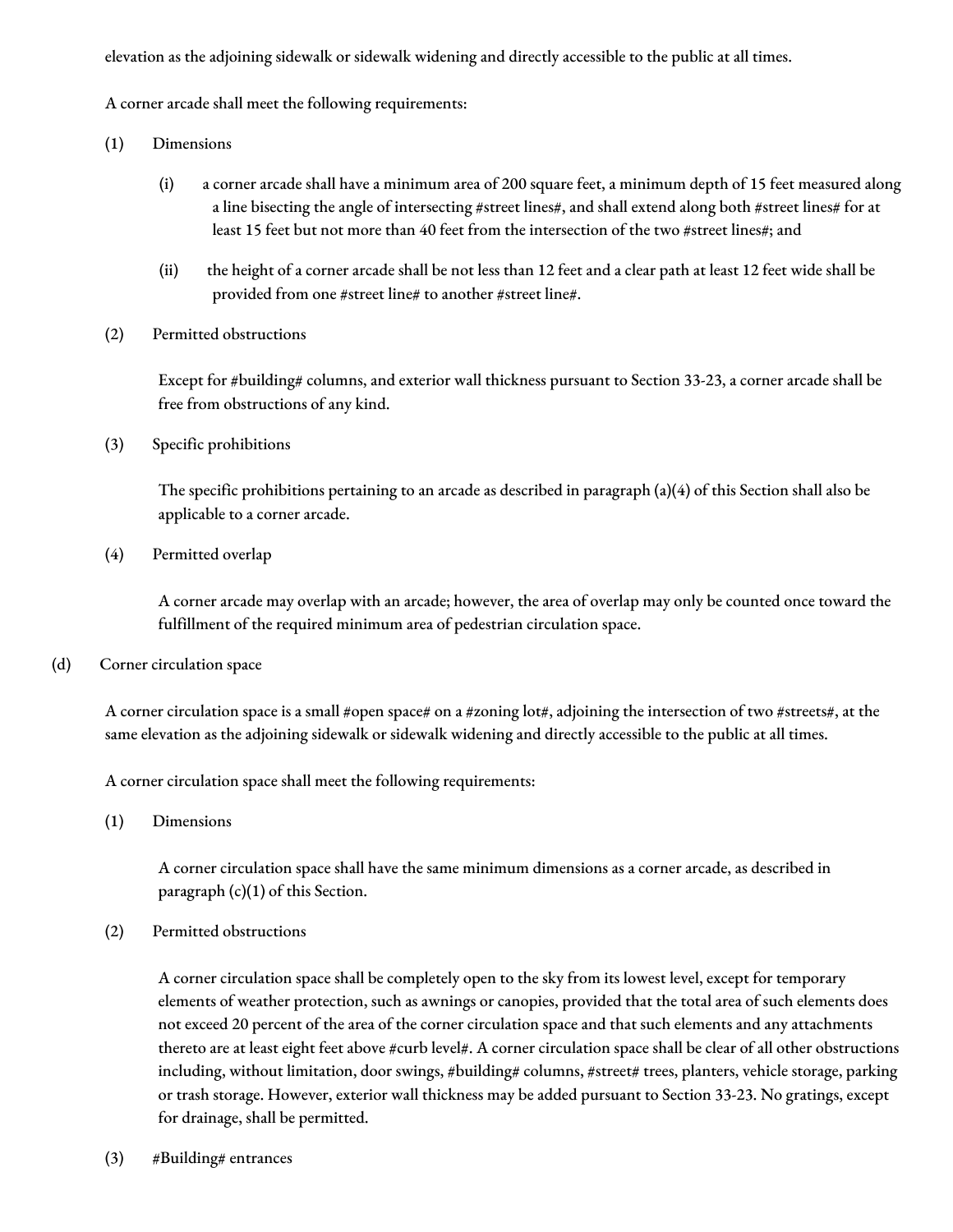Entrances to ground level #uses# are permitted from a corner circulation space.

An entrance to a #building# lobby is permitted from a corner circulation space, provided that the entrance is at no point within 20 feet of the intersection of the two #street lines# that bound the corner circulation space.

(4) Permitted overlap

A corner circulation space may overlap with a sidewalk widening.

## (e) Relocation or renovation of a subway stair

When a #development# or #enlargement# is constructed on a #zoning lot# containing a relocated stairway entrance or entrances to a subway, or an existing stairway entrance or entrances to a subway, and such entrance or entrances are relocated or renovated in accordance with the provisions of Section 37-40 (OFF-STREET RELOCATION OR RENOVATION OF A SUBWAY STAIR), inclusive, one and one-half times the area, measured at #street# level, of such entrance or entrances may count toward meeting the pedestrian circulation space requirement.

## (f) Sidewalk widening

A sidewalk widening is a continuous, paved, open area along the #front lot line# of a #zoning lot# at the same elevation as the adjoining sidewalk and directly accessible to the public at all times. A sidewalk widening shall be provided on the #wide street# frontage of a #zoning lot# of a #development# or #enlargement# where all existing #buildings# on the same #block# frontage, whether on the same or another #zoning lot#, provide sidewalk widenings.

A sidewalk widening shall meet the following requirements:

(1) Dimensions

A sidewalk widening shall have a width of no less than five feet nor more than 10 feet measured perpendicular to the #street line#, and shall be contiguous along its entire length to a sidewalk.

A sidewalk widening shall extend along the full length of the #front lot line# except for the portion of the #front lot line# interrupted by an existing #building# which is located at a #side lot line# or, in the case of a full #block# frontage, located at the intersection of two #streets#.

A required sidewalk widening on a #wide street# shall connect directly to any existing adjoining sidewalk widening and shall extend the entire length of the #front lot line#.

The width of such a required sidewalk widening shall equal that of the existing adjoining sidewalk widening. If there is more than one such existing sidewalk widening, the width of such a required sidewalk widening shall equal that of the existing sidewalk widening that is longest.

A sidewalk widening is permitted on a #wide street# when not adjacent to an existing sidewalk widening only if either the sidewalk widening extends along the #street line# of the #wide street# for the full length of the #block# front, or the #zoning lot# is a #corner lot# and the sidewalk widening extends along the full length of the #street line# of the #wide street# to its intersection with the #street line# of the other #street# on which the #zoning lot# fronts.

Except for the permitted interruptions, as set forth in paragraph  $(f)(2)$  of this Section, a sidewalk widening is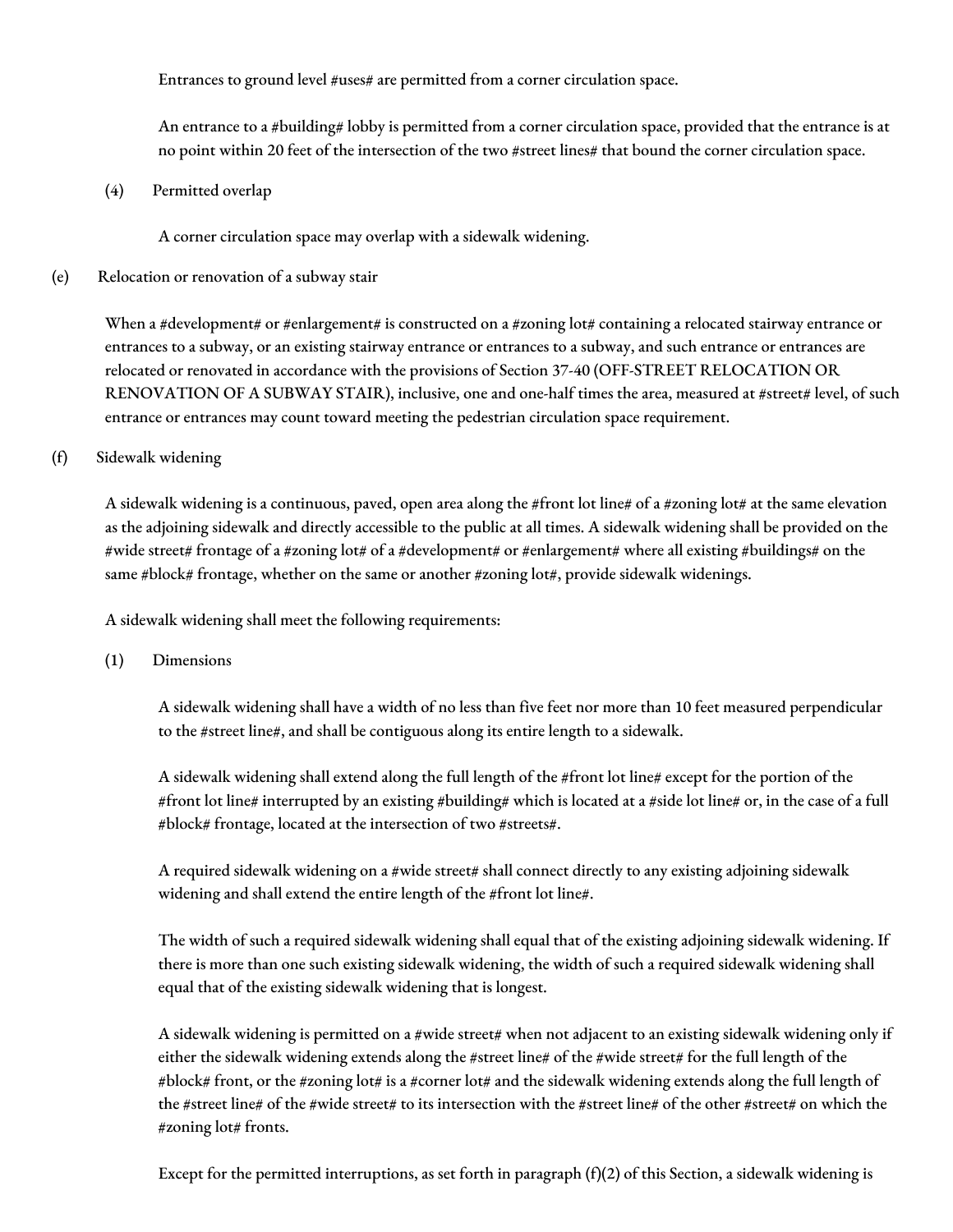permitted on a #narrow street# only if it has a length of at least 100 feet.

(2) Permitted interruptions

Interruptions of the continuity of a qualifying sidewalk widening shall be permitted only under the following conditions:

- (i) by an arcade that has a width equal to or greater than the width of the sidewalk widening and which is directly connected to the sidewalk widening;
- (ii) if overlapped by a corner circulation space or a #building# entrance recess area that permits uninterrupted pedestrian flow;
- (iii) if overlapped by a #public plaza#, provided that the overlapping portion of such #public plaza# conforms to the design standard of a sidewalk widening;
- (iv) by an off-street subway entrance, provided such an entrance is located at a #side lot line# or is located at the intersection of two #street lines#;
- (v) if overlapped by the queuing space of a relocated or renovated subway entrance, provided that the queuing space for the entrance leaves at least a five foot uninterrupted width of sidewalk widening along the entire length of the queuing space; or
- (vi) by a driveway that is located at a #side lot line#; however, where the #zoning lot# has a through #block# connection, a through #block# galleria or a #through block public plaza# at such a #side lot line#, the location of its driveway is not restricted. The area occupied by the driveway, up to the width of the sidewalk widening, may be counted toward meeting the pedestrian circulation space requirement, provided that there shall be no change of grade within the area of the sidewalk widening.
- (3) Permitted obstructions

A sidewalk widening shall be unobstructed from its lowest level to the sky except for those obstructions permitted under paragraph (f)(2) of this Section, for exterior wall thickness pursuant to Section 33-23, and for temporary elements of weather protection, such as awnings or canopies, provided that the total area of such elements, measured on the plan, does not exceed 20 percent of the sidewalk widening area, and that such elements and any attachments thereto are at least eight feet above #curb level#.

(4) Specific prohibitions

No #street# trees are permitted on a sidewalk widening. No vehicle storage, parking or storage of trash is permitted on a sidewalk widening. Gratings may not occupy more than 50 percent of the sidewalk widening area nor be wider than one half the width of the sidewalk widening.

(5) Special design treatment

When one end of the sidewalk widening abuts an existing #building# on the #zoning lot# or an existing #building# on the #side lot line# of the adjacent #zoning lot#, design treatment of the termination of the sidewalk widening is required to smooth pedestrian flow. The portion of the sidewalk widening subject to design treatment, hereinafter called the transition area, shall not extend more than 10 feet nor less than five feet along the sidewalk widening from its termination.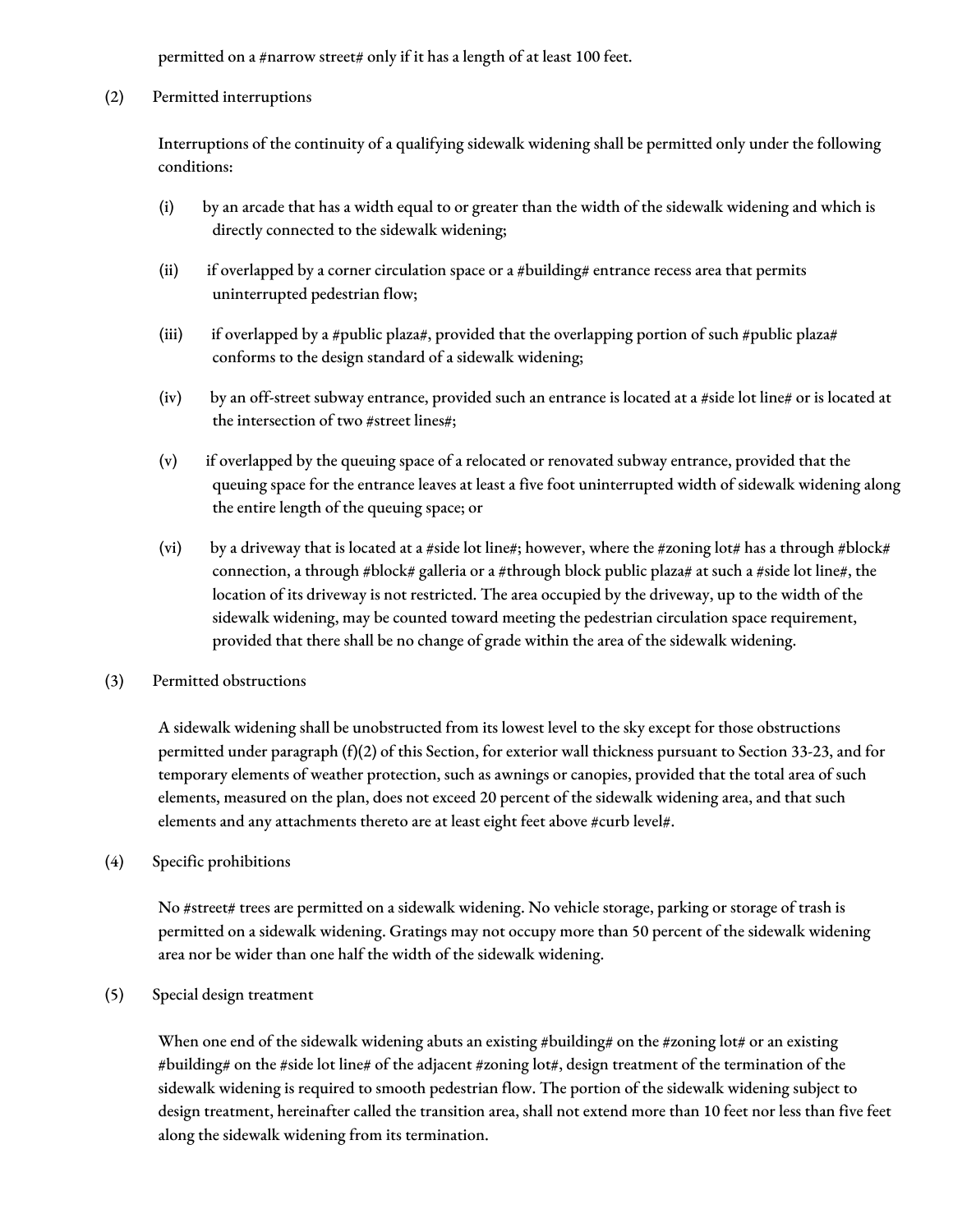The transition area shall receive special design treatment which may include, but is not limited to, landscaping, sculpture or #building# transparency. The transition area shall be designed to effect a gradual change of the sidewalk widening width to match the #street wall# line of the existing #building# at the sidewalk widening's termination. This may be accomplished by a curved or diagonal edge of paving along a landscaped bed, the use of stepped edges of the #building# or other architectural treatment of the #building# or paving which avoids an abrupt visual termination of the sidewalk widening. Such special design treatment may be considered a permitted obstruction.

(g) #Transit volumes# and improvements to #mass transit stations#

Where #transit volumes# or improvements to #mass transit stations# are provided pursuant to the provisions of Article VI, Chapter 6 (Special Regulations Applying Around Mass Transit Stations), each square foot of mass transit access may constitute one square foot of required pedestrian circulation space, not to exceed 3,000 square feet. For the purposes of this paragraph, defined terms include those in Section 66-11 (Definitions).

(h) Through #block# connection

A through #block# connection is a paved, open or enclosed space providing unobstructed access to the #building's# main lobby and connecting, in a straight, continuous, unobstructed path, two parallel or nearly parallel #streets#.

Up to a maximum of 3,000 square feet of a through #block# connection may count toward the minimum pedestrian circulation space requirement.

A through #block# connection shall meet the following requirements:

- (1) Location
	- (i) A through #block# connection shall be located at least 150 feet from the intersection of two #streets#.
	- (ii) Where the #zoning lot# or a portion thereof is directly across a #street# from, and opposite to, an existing through #block# connection on an adjacent #block# and the existing connection is at least 150 feet from the intersection of two #streets#, the alignment of the new through #block# connection shall overlap with that of the existing connection. Such existing connection may also be a through #block# galleria, #through block public plaza# or any through #block# circulation area with a minimum width of 12 feet, which is located within a #building#.
	- (iii) Where there are already two through #block# connections located on the same #block#, a new through #block# connection shall not count toward meeting the pedestrian circulation space requirement.
	- (iv) No through #block# connection shall be permitted on any portion of a #zoning lot# occupied by a landmark or interior landmark so designated by the Landmarks Preservation Commission, or occupied by a #building# whose designation as a landmark or interior landmark has been calendared for public hearing and is pending before the Landmarks Preservation Commission.
- (2) Design standards for a through  $\# \text{block} \#$  connection
	- (i) A through #block# connection shall provide a straight, continuous, unobstructed path at least 15 feet wide. If covered, the clear, unobstructed height of a through #block# connection shall not be less than 15 feet. Exterior wall thickness, as set forth in Section 33-23, shall be a permitted obstruction to such path.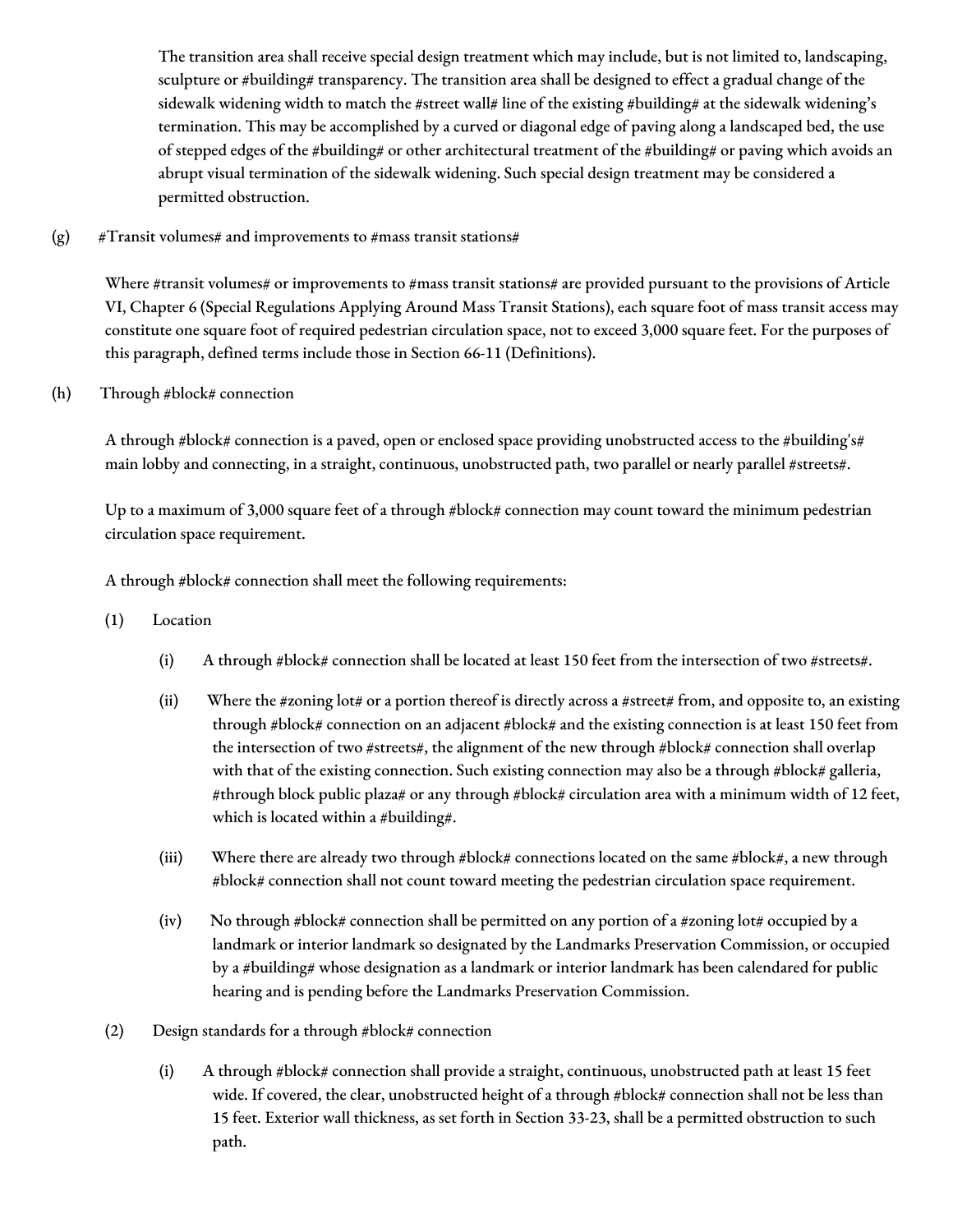- (ii) At no point shall the level of a through #block# connection be more than five feet above or below #curb level#. In all cases, the through #block# connection must provide a clear path, accessible to people with disabilities, through its entire length.
- (iii) A through #block# connection may be located inside or outside of a #building#. The area of a through #block# connection located within a #building# shall be counted as #floor area#.
- (iv) A through #block# connection located partially or wholly within a #building# shall adjoin and connect directly to the #building's# main lobby via unobstructed openings with an aggregate width exceeding that of any other entrances to the lobby.
- (v) A through #block# connection located wholly or partially outside a #building# shall provide unobstructed access directly to the #building's# main lobby through the major entrance. For the purposes of this Section, the major entrance shall be that entrance to the main lobby which has the greatest aggregate width of clear openings for access.
- (vi) Any portion of a through #block# connection located outside a #building# shall be illuminated throughout with a minimum level of illumination of not less than five horizontal foot candles (lumens per candle). Such illumination shall be maintained throughout the hours of darkness.
- (vii) A through #block# connection shall at a minimum be accessible to the public from 8:00 a.m. to 7:00 p.m. on the days the #building# is open for business and shall have posted, in prominent, visible locations at its entrances, #signs# meeting the standards set forth in paragraph (h)(2)(viii) of this Section.
- (viii) A through #block# connection shall provide the following information for public access at each public entry to the through #block# connection:
	- (a) For an unenclosed through #block# connection, the public access information shall be an entry plaque located at the entrance to the through #block# connection at each #street# frontage. The entry plaque shall contain:
		- (1) a public space symbol and required text that matches the dimensions and graphic standards provided in the Privately Owned Public Space Signage file from the Required Signage Symbols page on the [Department](http://www1.nyc.gov/site/planning/zoning/graphic-files.page) of City Planning website. Such symbol and required text shall include the phrase "Open To Public" and shall be provided with a highly contrasting background, in a format that ensures legibility. Additional requirements and review procedures for privately owned public space signage systems are specified in Title 62, Chapter 11, of the Rules of the City of New York; and
		- (2) an international Symbol of Access for people with disabilities that is at least three inches square.

The entry plaque shall be mounted with its center five feet above the elevation of the nearest walkable pavement on a wall or a permanent freestanding post. It shall be placed so that the entire entry plaque is obvious and directly visible without any obstruction, along every line of sight from all paths of pedestrian access to the through #block# connection, in a position that clearly identifies the entry to the connection.

- (b) For an enclosed through #block# connection or a portion thereof:
	- (1) a public space symbol and required text as described in paragraph  $(h)(2)(viii)(a)$  of this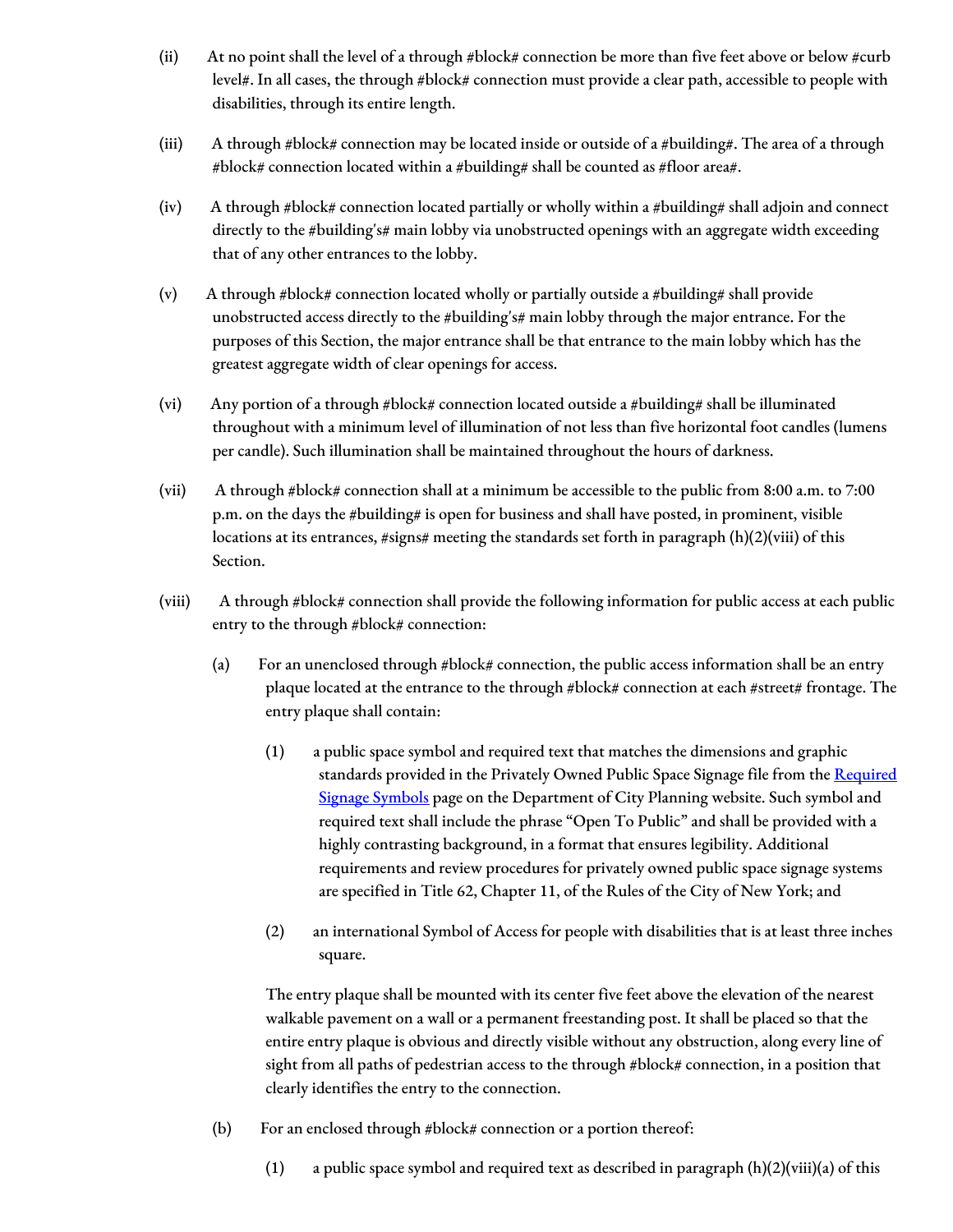Section, shall be mounted with its center five feet above the elevation of the nearest walkable pavement;

- (2) lettering stating "PUBLIC ACCESS TO \_\_\_\_ STREET," indicating the opposite #street# to which the through #block# connection passes and which lettering shall not be less than three inches in height and located not more than three inches away from the public space symbol and required text; and
- (3) lettering not more than two inches or less than one and a half inches in height stating "Open" with the hours and days of operation of the through #block# connection. This lettering shall be located not more than three inches from the public space symbol and required text.

The above required information shall be permanently affixed on the glass panel of the entry doors of the through #block# connection clearly facing the direction of pedestrian flow. The information shall be located not higher than six feet or lower than three feet above the level of the pedestrian path at the entry.

## (i) #Public plaza#

A maximum of 30 percent of the area of a #public plaza# that faces a #street# intersection, or provides access to a major #building# entrance, may be counted toward meeting the pedestrian circulation space requirement.

A maximum of 3,000 square feet of a #through block public plaza# may be counted toward meeting the pedestrian circulation space requirement.

For all other #public plazas#, the first 10 feet of depth from the #street line# may be counted toward meeting the pedestrian circulation space requirement, provided that the #public plaza# conforms to the design standards of a sidewalk widening as set forth in paragraph (f) of this Section.

All #public plazas# shall comply with Section 37-70 ( PUBLIC PLAZAS), inclusive.

Any area of permitted overlap between pedestrian circulation spaces or other amenities shall be counted only once toward meeting the required amount of pedestrian circulation space. Unobstructed access shall be provided between overlapping spaces.

# **37-54 - Modification of Design Standards of Pedestrian Circulation Spaces Within Existing Buildings**

LAST AMENDED 10/17/2007

The City Planning Commission may authorize a modification of any required minimum amount of pedestrian circulation space to be provided on #wide street# frontages and design standards, as indicated, for the following required pedestrian circulation spaces, to be provided within or under an existing #building# to remain on a #zoning lot#:

- (a) Arcade: minimum width, minimum height, obstructions, minimum clear width between obstructions, minimum length, column sizes
- (b) #Building# entrance recess area: minimum length, minimum depth from #street line#, minimum height, obstructions,